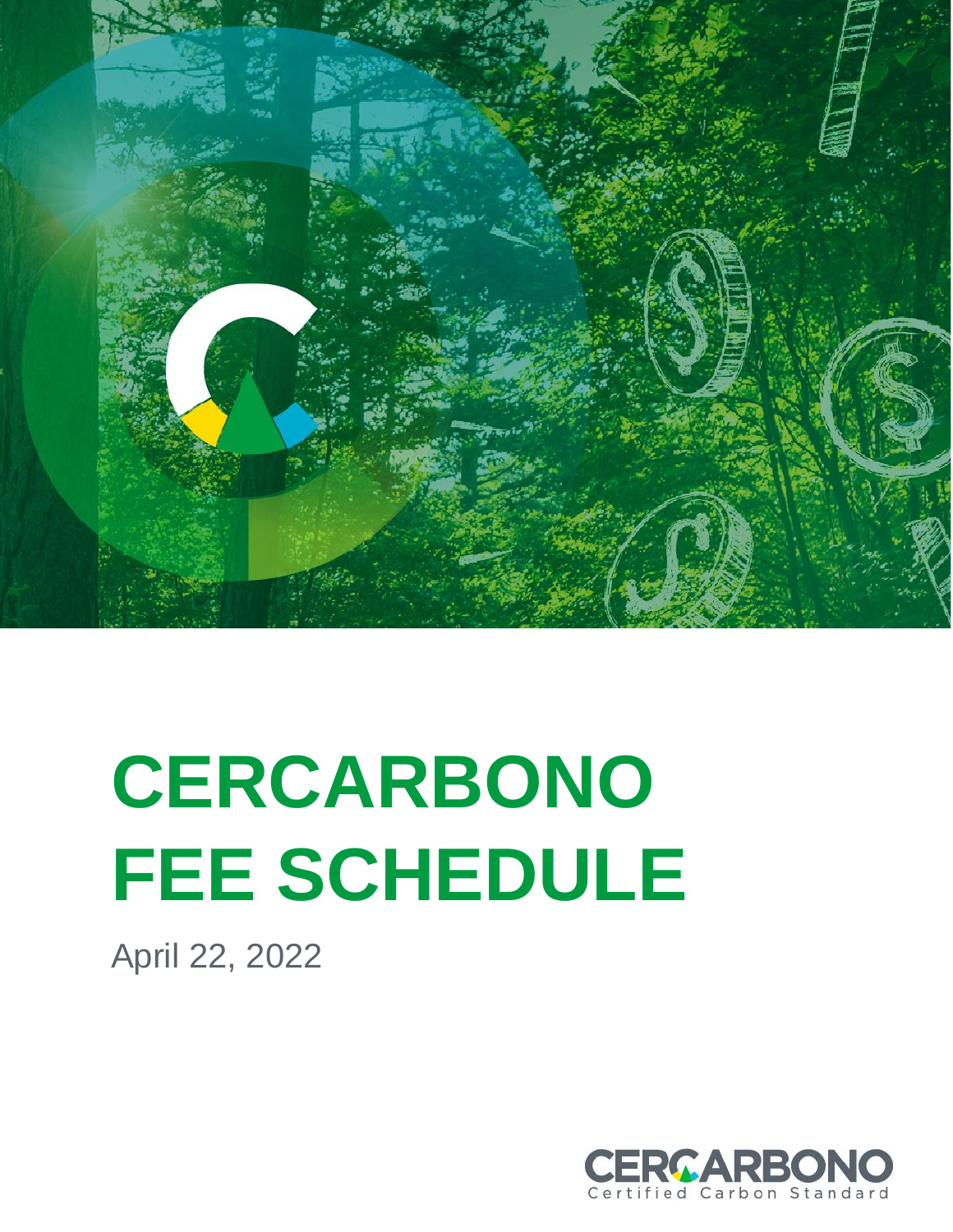

#### **Introduction**

This document compiles all the fees related to the products and services offered by the Cercarbono standard, defining the times at which they are requested and the rate corresponding to each fee.

It is necessary that the developers, owners and different market actors to whom the fees apply, are sure to have the latest version at the time of requesting the service to Cercarbono.

This document will be updated periodically with the approval of the Board of Directors, either to modify a rate or to include a new one.

#### **Clarifications**

To understand the fee structure of Cercarbono, the following clarifications are required:

- The fees are generated at the time the service is requested from Cercarbono, as opposed to the fees related to the methodologies that Cercarbono must pay to the participants.
- All the rates listed in this document are expressed in U.S. dollars (USD).
- In case of late payment of fees, Cercarbono will block the account in the registration platform until the due payment support is presented.
- If you have any questions about the fee structure, please contact the following email address info@cercarbono.com

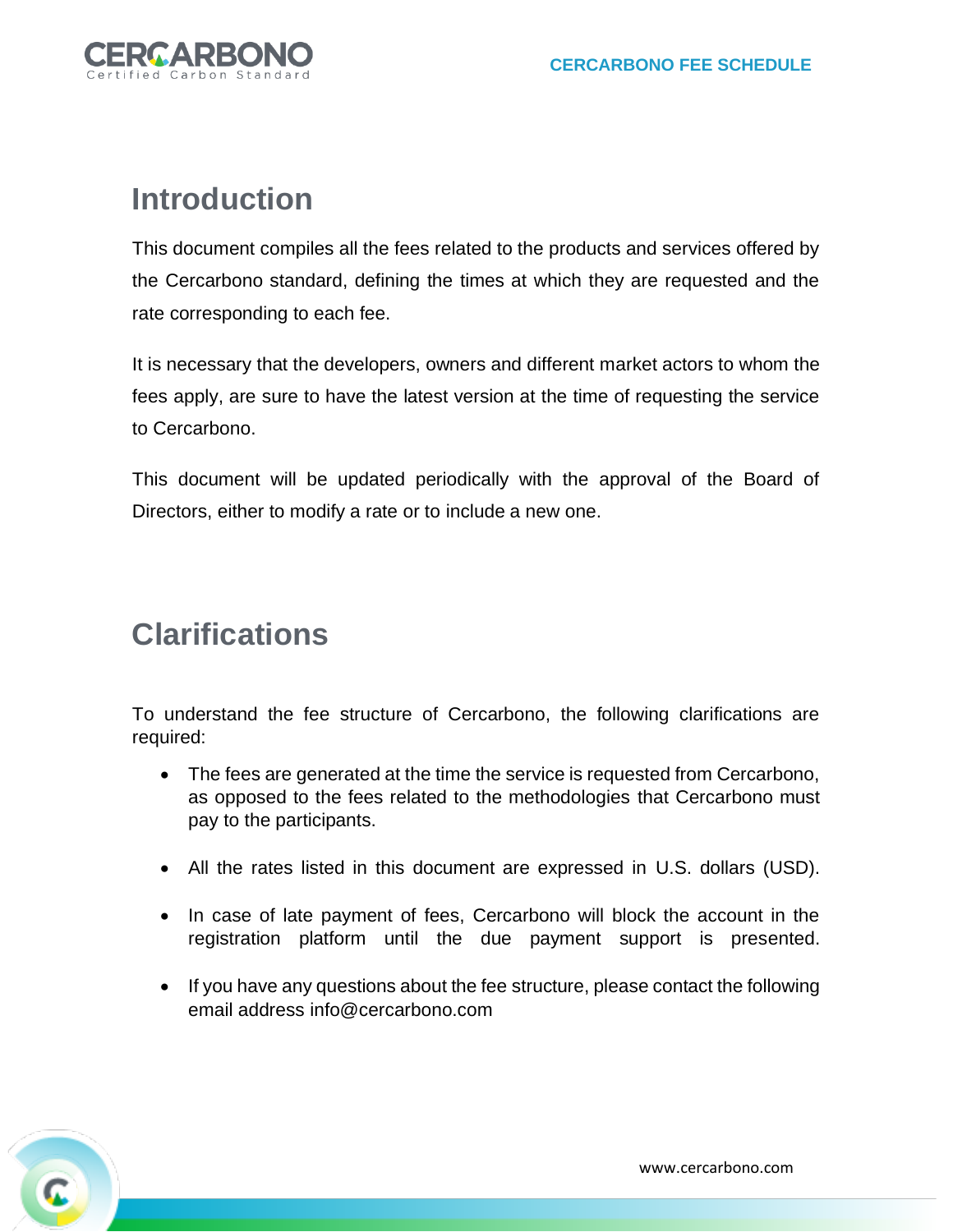

### **Fee Chart**

| Fee<br>description                                         | Fee                                                                                               | <b>Timing of</b><br>payments                                                                                                  |  |  |  |  |
|------------------------------------------------------------|---------------------------------------------------------------------------------------------------|-------------------------------------------------------------------------------------------------------------------------------|--|--|--|--|
| <b>Payment of the different stakeholders to Cercarbono</b> |                                                                                                   |                                                                                                                               |  |  |  |  |
| Opening account                                            | Free in the year 2022                                                                             | It is generated at the<br>time of account<br>creation. The account<br>is not activated until<br>the payment is<br>registered. |  |  |  |  |
| Conversion                                                 | 0.10/tonCO2e                                                                                      | When the request for<br>conversion of credits<br>from the original<br>standard to Carboncer<br>is made.                       |  |  |  |  |
| Issuance                                                   | It is defined depending on the total amount<br>of credits issued in the certification<br>process: | When the project<br>requests certification<br>of a project<br>verification.                                                   |  |  |  |  |
|                                                            | <b>Until</b><br><b>Price/Ton</b><br><b>From</b>                                                   |                                                                                                                               |  |  |  |  |
|                                                            | 1<br>500.000<br>0,14                                                                              |                                                                                                                               |  |  |  |  |
|                                                            | 500.001<br>1.000.000<br>0,13                                                                      |                                                                                                                               |  |  |  |  |
|                                                            | 0,12<br>1.000.001<br>3.000.000                                                                    |                                                                                                                               |  |  |  |  |
|                                                            | 5.000.000<br>3.000.001<br>0,11                                                                    |                                                                                                                               |  |  |  |  |
|                                                            | 0, 10<br>5.000.001<br>10.000.000<br>10.000.001<br>0,09                                            |                                                                                                                               |  |  |  |  |
|                                                            |                                                                                                   |                                                                                                                               |  |  |  |  |
| Retirement                                                 | Free                                                                                              | <b>NA</b>                                                                                                                     |  |  |  |  |
| Transfer                                                   | 0.01/tonCO2                                                                                       | The account<br>transferring the units is<br>charged at the time it<br>is requested.                                           |  |  |  |  |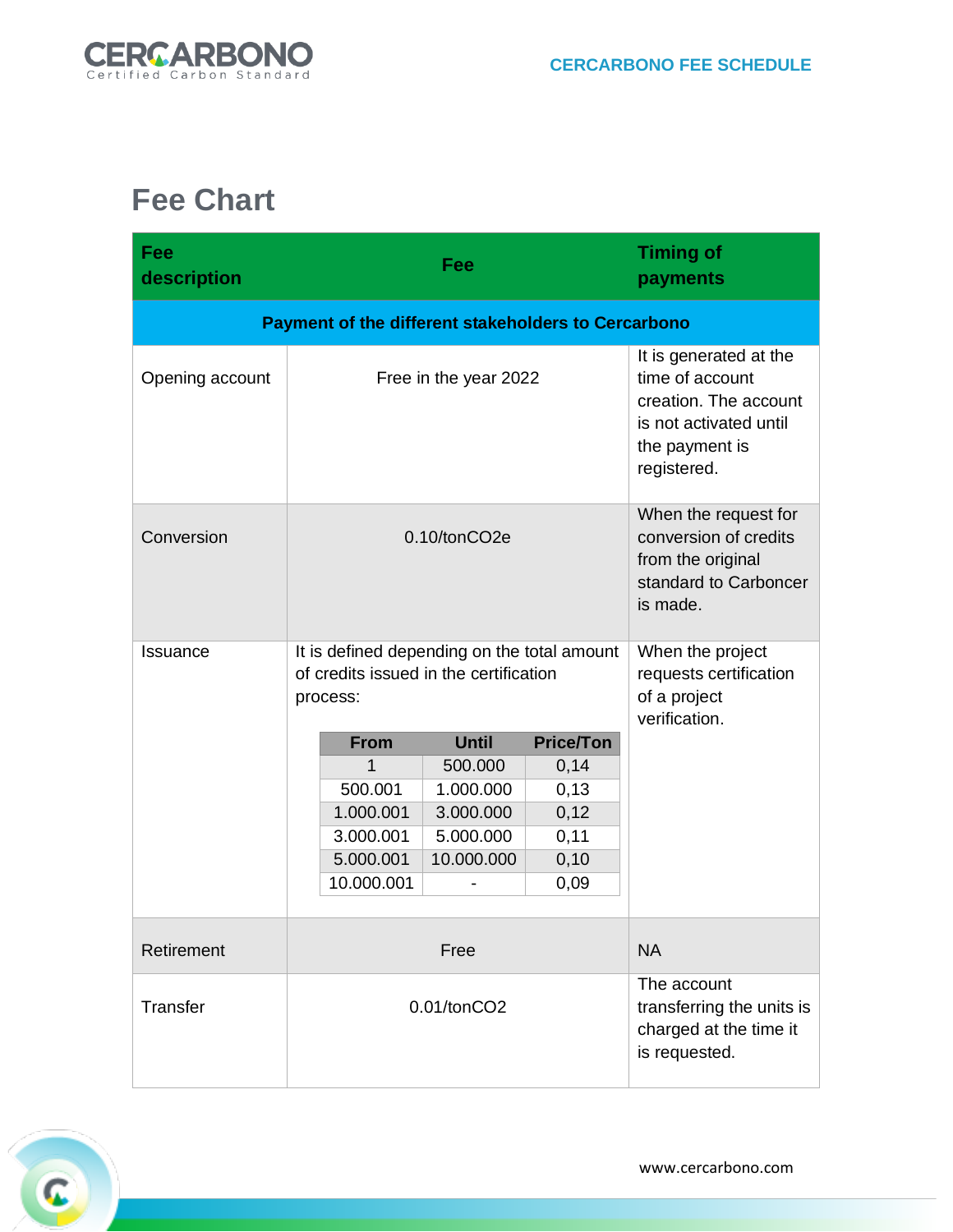

| Inclusion of<br>existing<br>methodologies<br>among the<br>approved<br>methodologies. | 2.500                                                                             |              |                  | Payment is made<br>once Cercarbono<br>receives the request<br>for review. |  |  |
|--------------------------------------------------------------------------------------|-----------------------------------------------------------------------------------|--------------|------------------|---------------------------------------------------------------------------|--|--|
| Review of new<br>methodologies                                                       | 5.000                                                                             |              |                  | Payment is made<br>once Cercarbono<br>receives the request<br>for review. |  |  |
| VVB annual fee                                                                       | Free in the year 2022                                                             |              |                  | Annual payment                                                            |  |  |
| <b>Cercarbono payment to stakeholders</b>                                            |                                                                                   |              |                  |                                                                           |  |  |
| Methodological<br>remuneration<br>rebate                                             | It is defined according to the number of<br>credits issued under the methodology: |              |                  |                                                                           |  |  |
|                                                                                      | <b>From</b>                                                                       | <b>Until</b> | <b>Price/Ton</b> |                                                                           |  |  |
|                                                                                      | 1                                                                                 | 1.000.000    | 0,015            |                                                                           |  |  |
|                                                                                      | 1.000.001                                                                         | 3.000.000    | 0,010            |                                                                           |  |  |
|                                                                                      | 3.000.001                                                                         | 5.000.000    | 0,008            |                                                                           |  |  |
|                                                                                      | 5.000.001                                                                         | 7.000.000    | 0,005            |                                                                           |  |  |
|                                                                                      | 7.000.001                                                                         |              | 0,003            |                                                                           |  |  |
|                                                                                      |                                                                                   |              |                  |                                                                           |  |  |